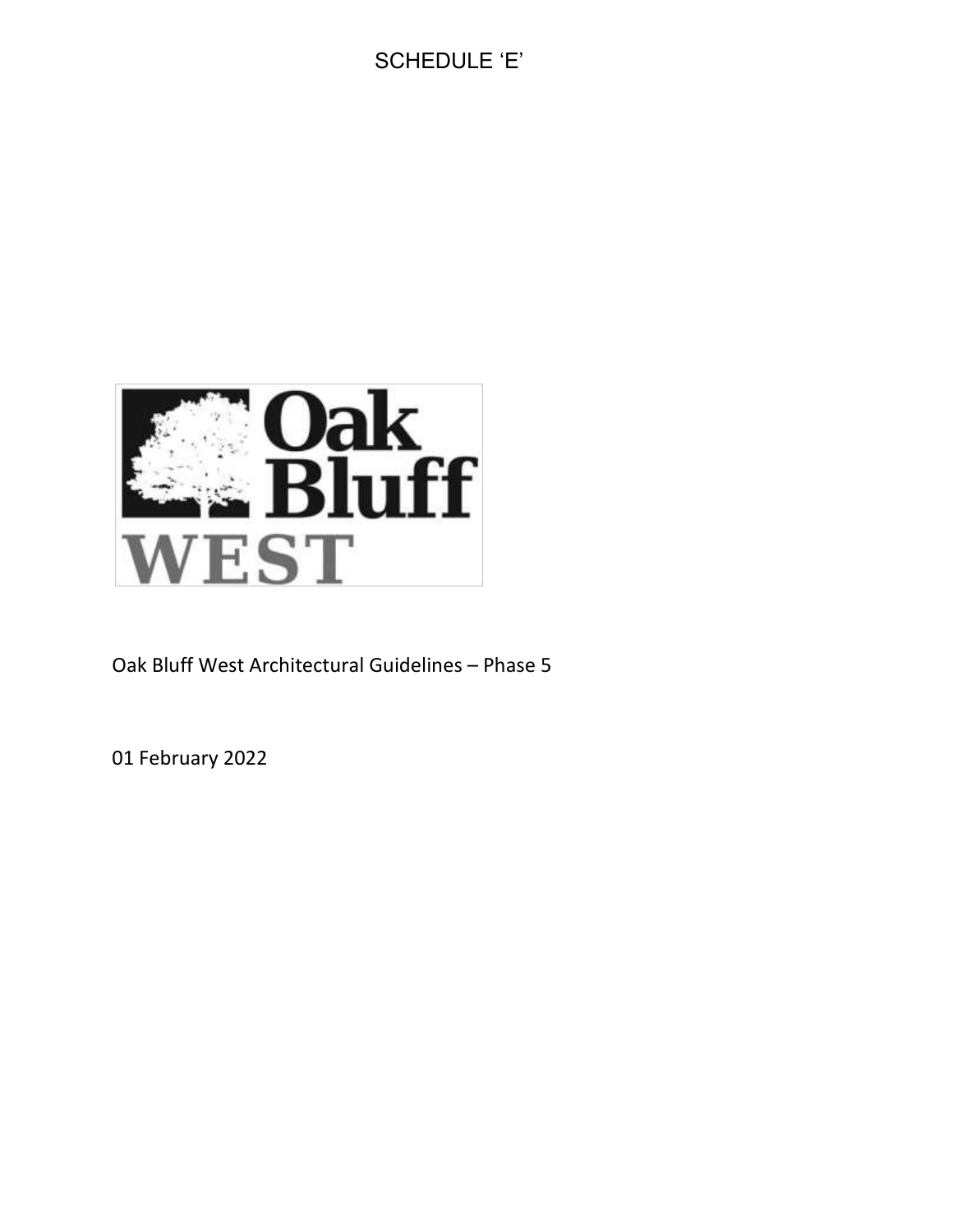#### ARCHITECTURAL GUIDELINES

- I Introduction
	- A. Architectural Guidelines Objective
	- B. Design Requirements
	- C. Street Names

#### II. Design Guidelines

- A. Architectural Theme
- B. General Guidelines
- C. Product Mix
- D. Minimum Floor Areas
- E. Setbacks and Yard Requirements
- F. Visual Bulk and Massing
- G. Front Porches
- H. Prominent Elevations
- I. Exterior Materials
- J. Exterior Colours
- K. Roofs
- L. Driveways
- M. Lot Grading
- III Fencing and Landscape Architecture
	- A. Developer Installed Fencing
	- B. Homeowner Installed Fencing
	- C. Flankage/Corner Lot Fencing
	- D. Plant Materials and Landscaping

#### IV. Miscellaneous Restrictions

- A. Recreational Vehicles
- B. Accessory Buildings and Structures
- C. Developer Liability
- V. Restrictions during Construction
	- A. Appearance during Construction
	- B. Signage

#### VI. Plan Approval Process

- A. Preliminary Plan Approval
- B. Final Plan Approval
- C. Permit Application

Architectural Guideline Revisions

Oak Bluff Architectural Approval Form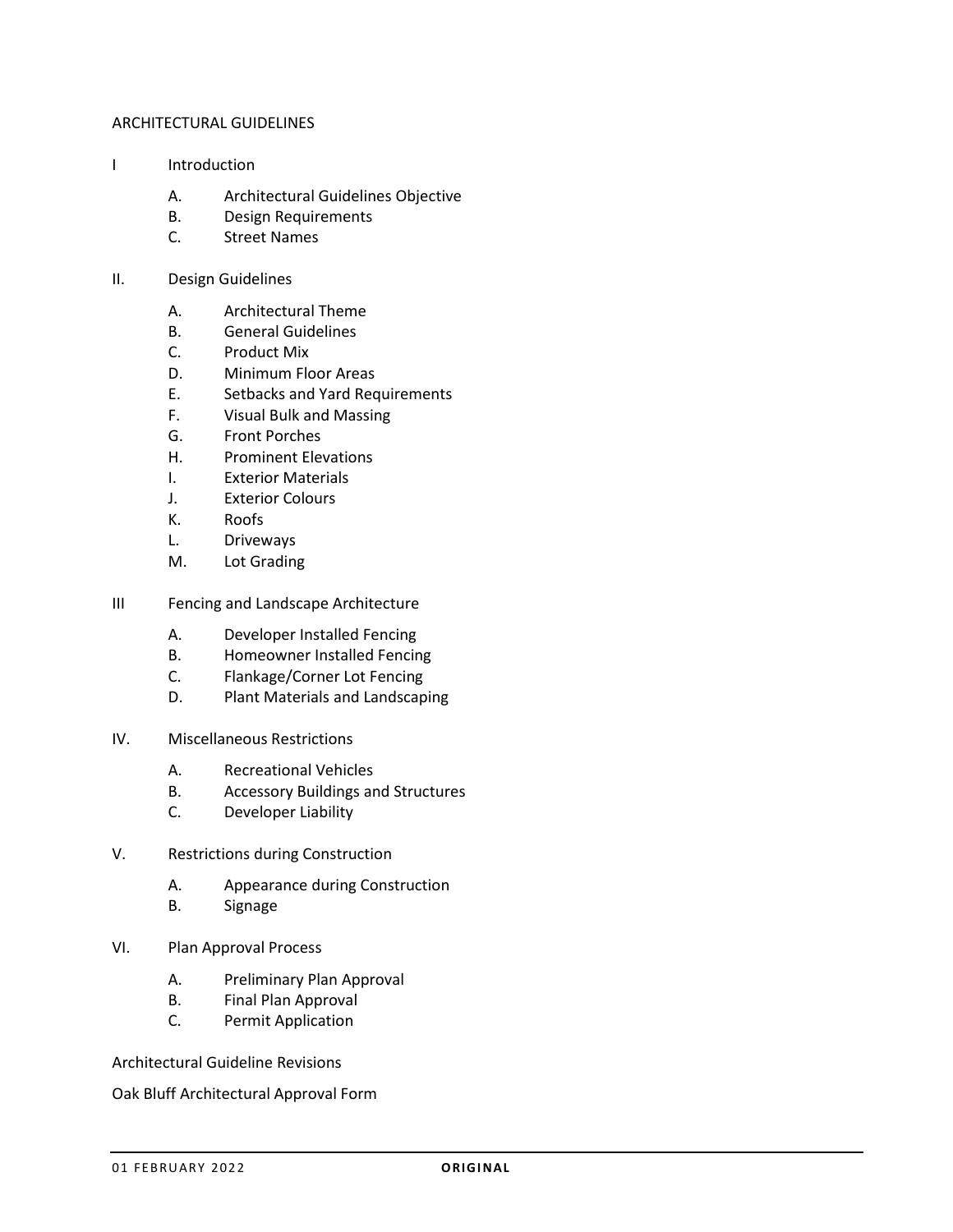# **I INTRODUCTION**

# A. Architectural Guidelines Objective

The objective of exercising architectural guidelines in Oak Bluff is to achieve a well coordinated, attractive subdivision and ensure high standards of exterior design and materials are used throughout the community, including all aspects of site development, landscaping, fencing and finishes.

### B. Design Requirements

The requirements outlined in this document are designed to present a minimum set of standards over and above those required by the Rural Municipality of Macdonald for use by builders to meet the above objective and achieve a marketable product attractive to the buying public.

The Developer will verify satisfactory compliance to these guidelines and has the authority to reject unsatisfactory housing proposals or recommend changes required to meet the intent of the architectural guidelines.

The Developer shall provide a final inspection upon completion of each house to ensure that it is built as approved. Infractions noted which are not rectified will be penalized by full or partial loss of the deposits on hand. The Developer shall be considered to be the judge of any infractions to these guidelines in whole or in part.

- It is understood that the responsibility and costs for achieving the following "architectural guidelines" shall be borne by the builder/owner solely.
- It is the responsibility of every builder/owner to check and verify all information and ensure that the required architectural control documentation has been completed prior to construction.
- It is the responsibility of every builder/owner to comply with all statutory regulations, Municipal By-laws, Restrictive Covenants and other legal obligations which may be appropriate to the construction of houses on these lands.

#### C. Street Names

- Emmert Cove
- Longview Lane
- Shoreline Drive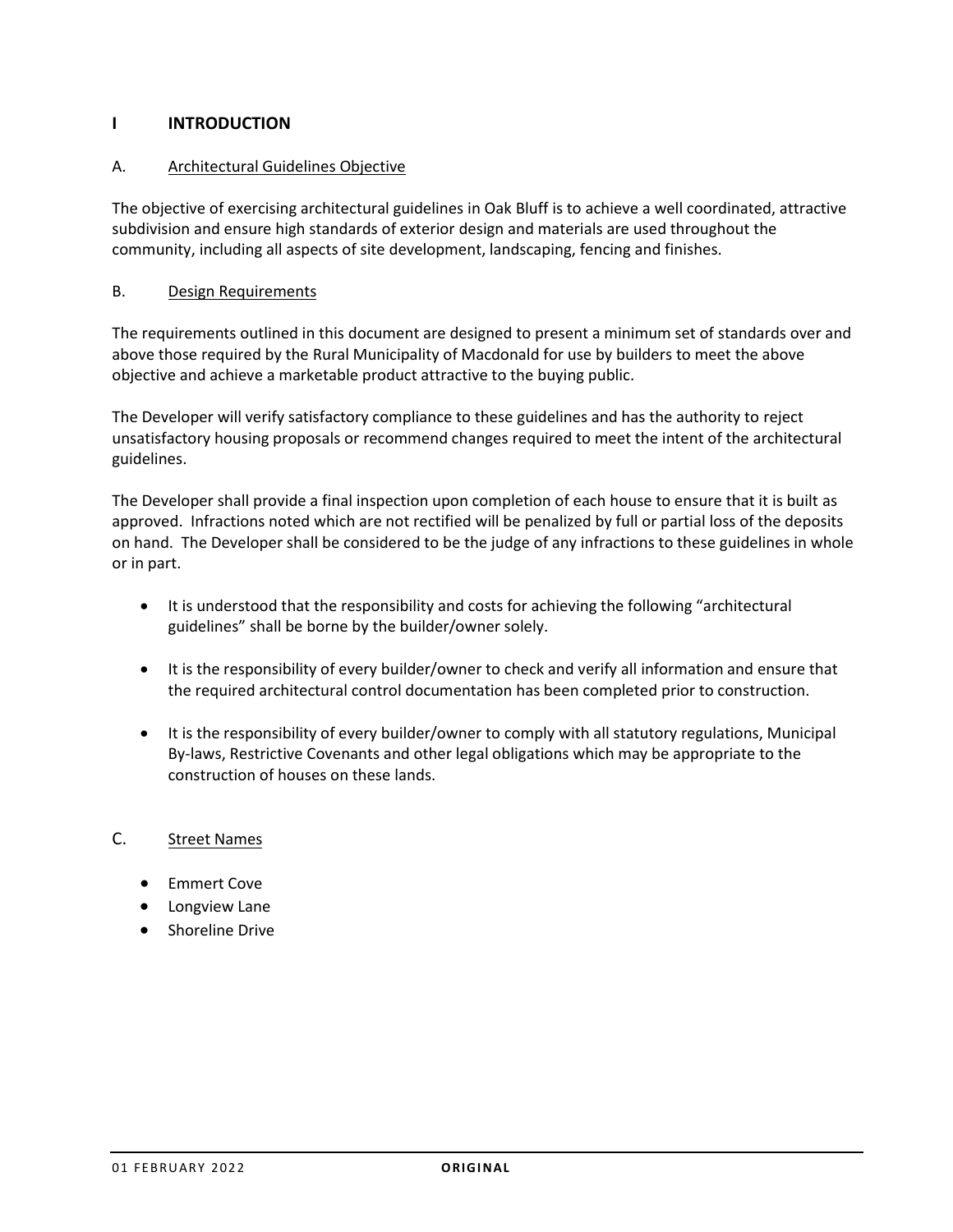# **II. DESIGN GUIDELINES**

# A. Architectural Theme

The mission statement in Oak Bluff is to combine the successes of the past with the best of contemporary design. While we fully expect to see current styles in the area, the guidelines encourage the use of natural materials such as wood, stone and brick to create colour that will enrich the streetscape. Architectural Styles to consider adding a modern twist to are: Prairie, Farmhouse, Craftsman, and French Country. Other Architectural styles will also be considered.

#### B. General Guidelines

Continuity of design, detail, and materials on exterior elevations is essential. All residences shall be designed to include minimum two-car attached garages.

#### Due to significant lot sizes

For all lots 70ft or wider, the minimum front house width is to be 50 feet. For all lots narrower than 70ft, the minimum house width is to be 40 feet. The Rear house width exclusive of the garage is to be a minimum of 35ft.

#### C. Product Mix

A design may be rejected on the grounds that it bears too great a resemblance to an existing approval in the immediate vicinity. There shall be minimum four (4) lots between same or similar houses. This shall also apply to houses across the street and at opposite corners.

#### D. Minimum Floor Areas

Areas shall be calculated as total developed floor areas above ground for all house units.

Garages, porches and decks shall be excluded from all floor area calculations. The following list indicates minimum square footage requirements for homes. No objection will be made to increase these floor areas.

| House Type: | <b>Bungalow</b> | 1,400 sq. ft |
|-------------|-----------------|--------------|
|             | Two-storey      | 1,800 sq. ft |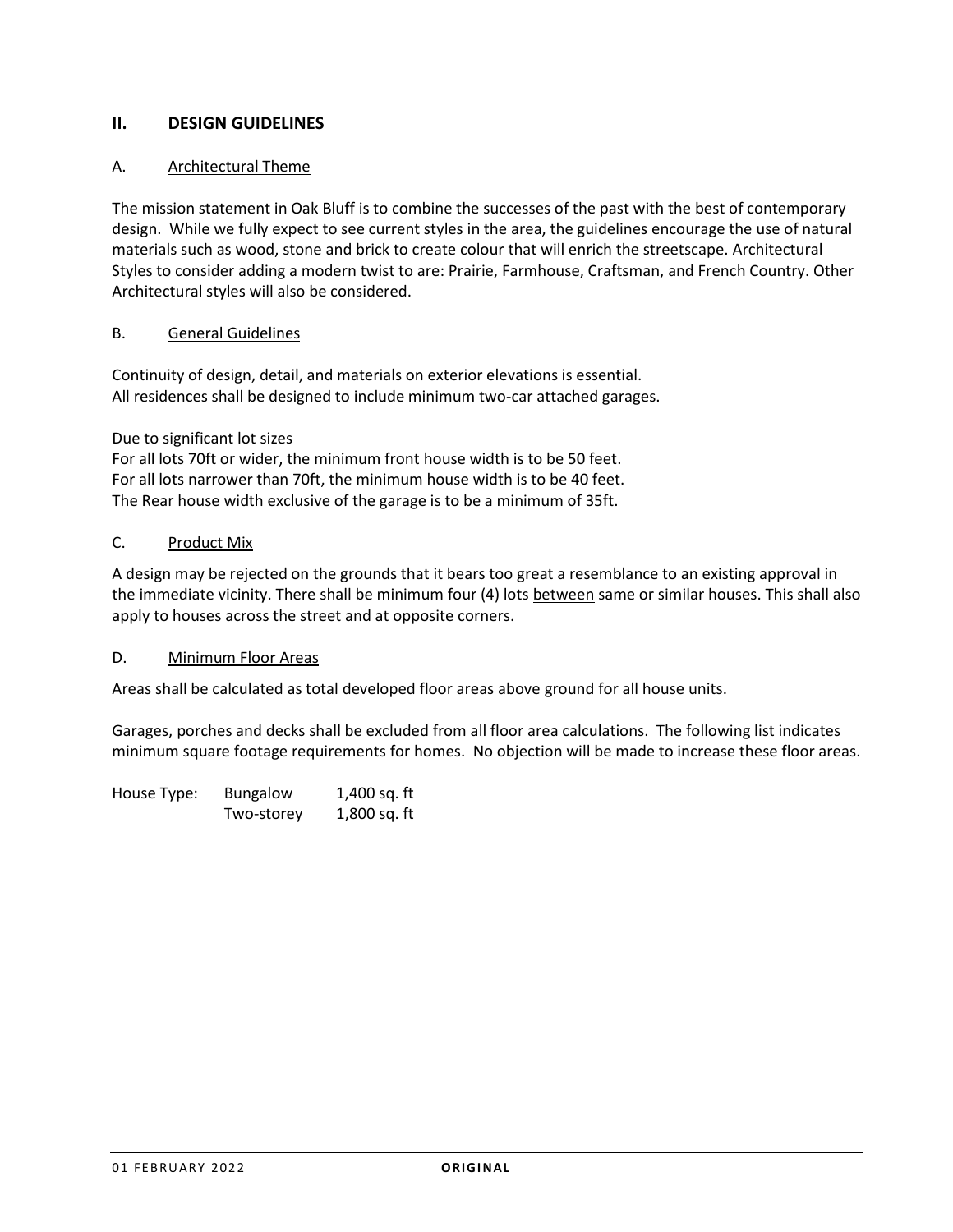### E. Setbacks and Yard Requirements

The minimum setbacks required by the Rural Municipality of Macdonald shall apply, except where exceeded by the guideline setbacks and yard requirements as determined by the Developer.

- Front yard setbacks shall be a minimum of 30 feet. Developer discretion will be exercised to ensure evenness of setbacks.
- Side yard setback shall be minimum 10 feet and a maximum of 15ft on all internal lots.
- Side yard setback shall be a minimum of 15 feet and a maximum of 20ft on all corner lots adjacent to a street.
- Rear yard setback shall be minimum 25 feet.
- Location of accessory buildings (see section *IV Miscellaneous Restrictions*) shall comply with the Rural Municipality of Macdonald regulations. All variance applications to the Rural Municipality of Macdonald must be accompanied by the Developers approval.

Setbacks and yard requirements shall be measured from property lines to exterior face of building. Encroachments such as cantilevers, bay windows, chimneys and overhangs into the setback must comply with Rural Municipality of Macdonald regulations.

Houses should be staked out by a qualified surveyor prior to construction. Variances will not be granted by the Developer due to incorrect positioning of the foundation.

# F. Visual Bulk and Massing

All homes should be well proportioned, with the placement of windows, doors and other elevation features complementing the proportions of the walls and overall facade on which they occur.

Large gable ends facing onto the street are to be treated with a vent, window or some other design detail to avoid unfinished, "blank" looking elevations. Builders are encouraged to incorporate details from the front elevation onto other elevations of the house which have little or no windows or elevation relief so as to, once again, avoid large, unfinished, blank looking facades.

For homes with a second storey in which the garage is not recessed behind the front entry, the portion of second floor located above the garage must not cover more than half the depth of the garage as measured from the front wall of the house. All floor areas located above the garage shall not comprise more than 30 percent of the second storey floor area.

There must also be a visible, exterior separation between the main floor of the garage and second storey above. A significant change in vertical plane and roofing can be used to avoid a large, tall, monolithic mass, especially on the front entry side of the garage.

The entry side of the garage is considered part of the front elevation and should incorporate detailing as such.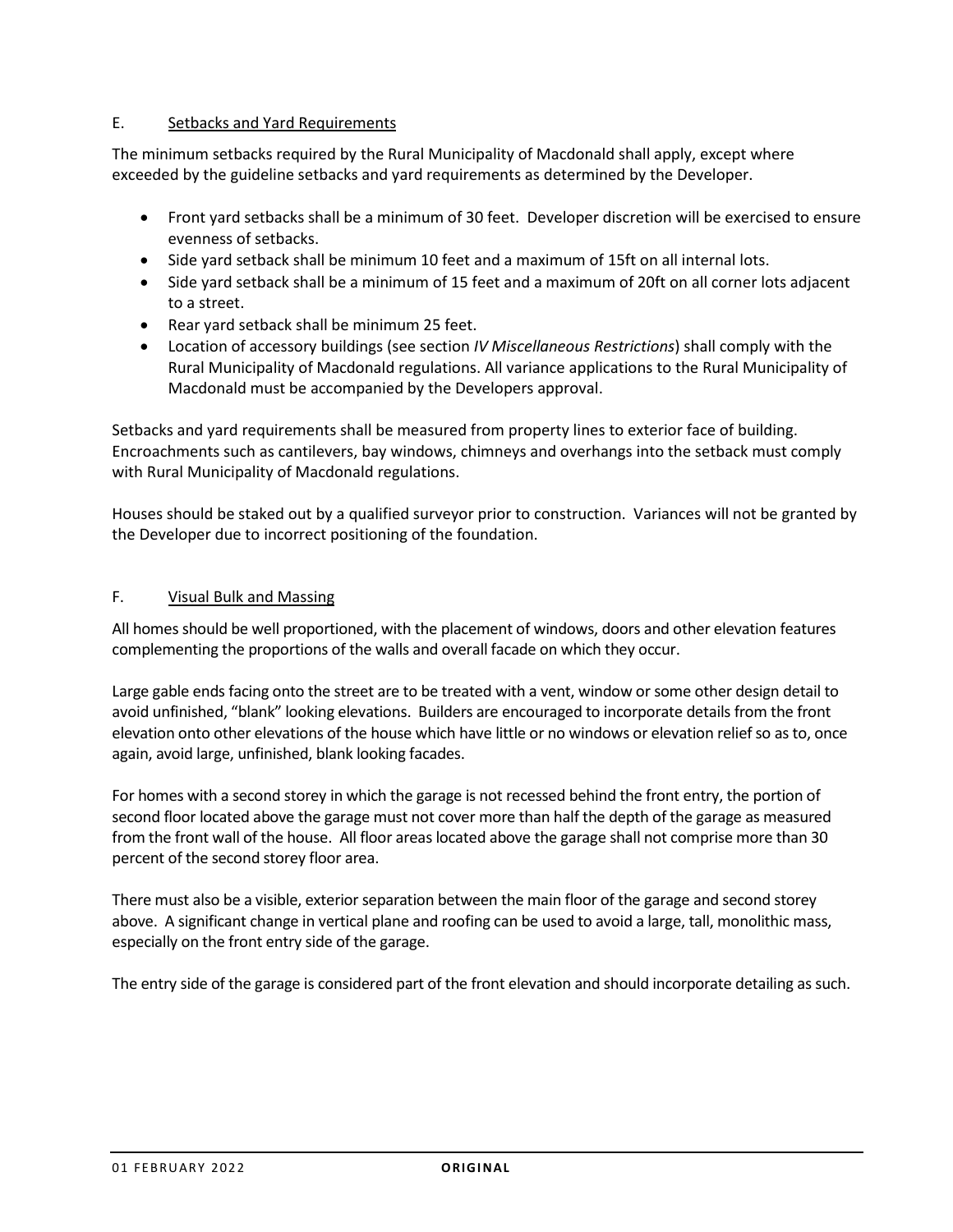Covered front entries shall be reviewed on a case-by-case basis. Basic guidelines include the following:

- 1. The minimum width to height ratio (front elevation) for all covered entries shall be 1:1.25 for bungalows and 1:1.5 for two storey houses (see diagram on following page).
- 2. The minimum width for front entry columns shall be 1'-6" at the base.
- 3. Covered entry support columns must not completely rest on top of the garage no more than half of the column shall be buried within the garage.

Notwithstanding the above, covered front entries must exhibit proper proportions with respect to the width of the entry and columns, versus the overall height, appropriate material use, and suitability to the style of the home.



# G. Front Porches

Any front porch to be incorporated into the design and main body of each dwelling unit should not be regarded as a later addition with little significance, but must be integral to the overall design of the home. All front porches must be substantial in purpose and robust in quality of materials and structure, i.e. not appear to be 'spindly'. Covered porch roof structures that are not supported by columns starting from the ground must have a solid screen around the base of the porch, for example masonry, stone skirting or concrete.

#### H. Garages.

For lots 70 feet and wider, triple front facing garages will be permitted. For lots narrower than 70 feet, triple car garages will only be accepted as side entries. For any garage face that is greater than 24 feet, the garage must be broken into two (2) planes with a depth separation of a minimum of 1 foot.

#### I. Prominent Elevations

Prominent elevations are sides of the house that are visible to the public view. **This shall include the side yard side wall of a side-entry garage that is not paired with another garage**. The front and rear elevations of a house are typically thought of as prominent as they are often the most exposed to the front street and public reserve/park areas. The side elevations, particularly of flankage corner lots, also require public consideration.

Houses backing onto public reserve areas that provide public access via the trail system shall include the following minimum requirements: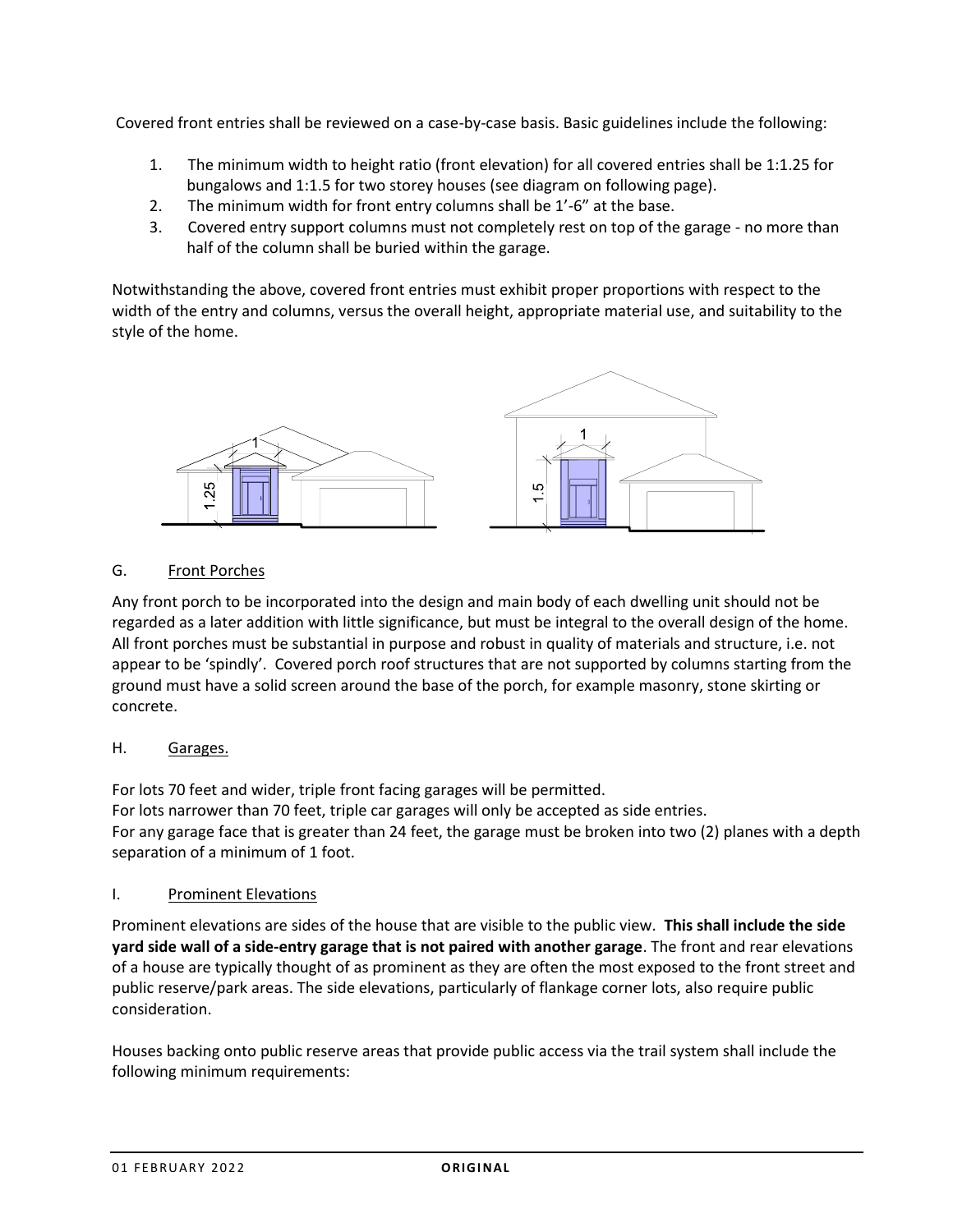- Enhanced detailing on the rear elevation and any other portions of the house that are completely visible from these public areas. This is to include elevational themes and cladding materials that echo the design of the front elevation, together with consideration of deck placement, window patterns, wall and roof forms, railings and trims.
- A minimum of Two (2) wall planes on the rear elevation. The second wall plan shall be no less than Eight (8) feet wide and projecting minimum Two feet from the first wall plane. Cantilevers will not be considered a projected wall plane.

All homes in the development must be designed as a well considered whole, with defining elements from the front elevation echoed on all other prominent facades of the home, in both architectural style and materials.

All windows on prominent elevations must include a 4" minimum frame detail all around, or min 2" on sides and 4" sill and head detail unless significant enhancements are made with other details that prohibit trims being installed such as the window being fulling encased in stone or the architectural style lends itself to coloured window frames.

Houses on corner lots must have similar treatment on elevations exposed to all streets. Additional glazing and bay windows on exposed side elevations are encouraged.

Design details such as front porches, cupolas, window grilles are encouraged.

#### J. Exterior Materials

Permitted exterior materials include brick, vertical or horizontal wood or equivalent siding, stucco, stone, and combinations of the above. Conventional applications of such cladding materials as brick, stone, board and shingle should be used beyond mere accent, and selected with colour contrast in mind. Front elevations shall include a significant non-stucco element.

Vinyl siding will not be an acceptable material within phase 5 of the development.

Consistency of style and material use is strongly encouraged. Traditional materials should be detailed and appear in their traditional use as is consistent with the style of residence, e.g. brick arches over openings are to appear to be supported by a similar brick or stone wall construction.

Predominantly stucco houses must be well-proportioned and balanced. The home must incorporate a high level of detail on the windows, trim, vents and fascia, as well as non-stucco features such as shutters, nonstucco buildouts and stone/masonry.

The finish technique of any stucco surface also requires consideration. Sharp, straight edges and clean lines should be representative of the entire house; smooth trowel finishing techniques, for example, should be used on surfaces meant to have a higher level of detail or attention than the body of the house.

Exterior cladding materials used on prominent elevations shall be carried around corners to the side elevations:

• Prominent elevation materials that are at least 3/4 of the garage or main house floor height shall continue minimum Two (2) feet around the corners.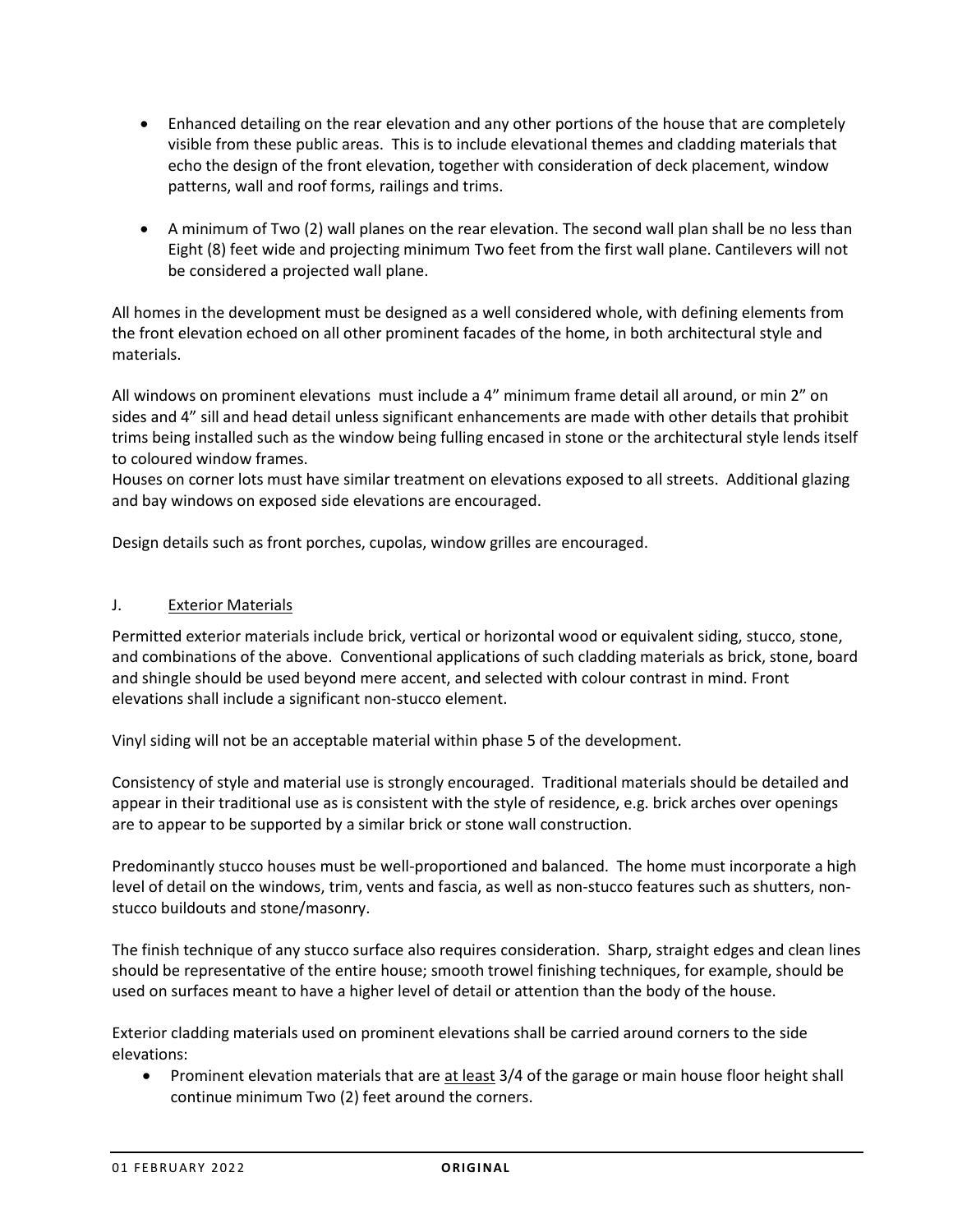- Prominent elevation materials that are less than 3/4 the height of the garage or main floor height shall continue around the corner to a change of wall plane or some other 'break' in the wall.
- Siding used as the prominent elevation material on the front elevation shall extend along the full length of the front-entry side wall of the garage.
- Visually heavier materials must always be situated below visually lighter materials (e.g. cultured stone below siding).

Dimensions of overhangs and fascia will be appropriate to the style of the home.

#### **Parging shall be set at a maximum height of Eighteen (18) inches for all elevations.**

#### K. Exterior Colours

Colour is integral to the goal of attaining a pleasing variety within the streetscape. Colours will be approved giving consideration to colours of adjacent homes. Variety between adjacent homes, materials other than stucco, and rich contrast among colour and texture of materials is required.

All exterior materials and related colours are subject to review and approval by the Design Consultant. Specific colour samples may be requested and kept to confirm compliance with approved colour schemes on site. Repetition of principal colours or colour combinations on front elevations of adjacent houses is not permitted.

Special attention is to be given to the colour of the window trim, brick mould (where applicable), soffits, fascia, doors and garage doors. The overhead garage door(s) will be assessed with the body of the house as a predominant house colour; therefore, paired garages, should not share the same garage door colours (just as neighbouring houses should not share the same predominant house body colour, for example).

Colour schemes that contribute variety and a system of rich contrast to the neighbourhood are required. Monochromatic colour schemes are strongly discouraged, e.g. 'all grey', 'all white', 'all beige'. There must be a distinct colour contrast between predominant trim/details and the body of the house. For predominantly stucco houses this means any non-stucco details should not resemble or blend-in with the stucco house colour. Any stucco detail work, however, must be the same colour as the predominant house stucco colour selection.

Previously approved neighbouring residences will be considered as an important factor in colour scheme approvals.

The duplication of colour selections for the same house models located on the same street or within viewing distance of each other will not be permitted.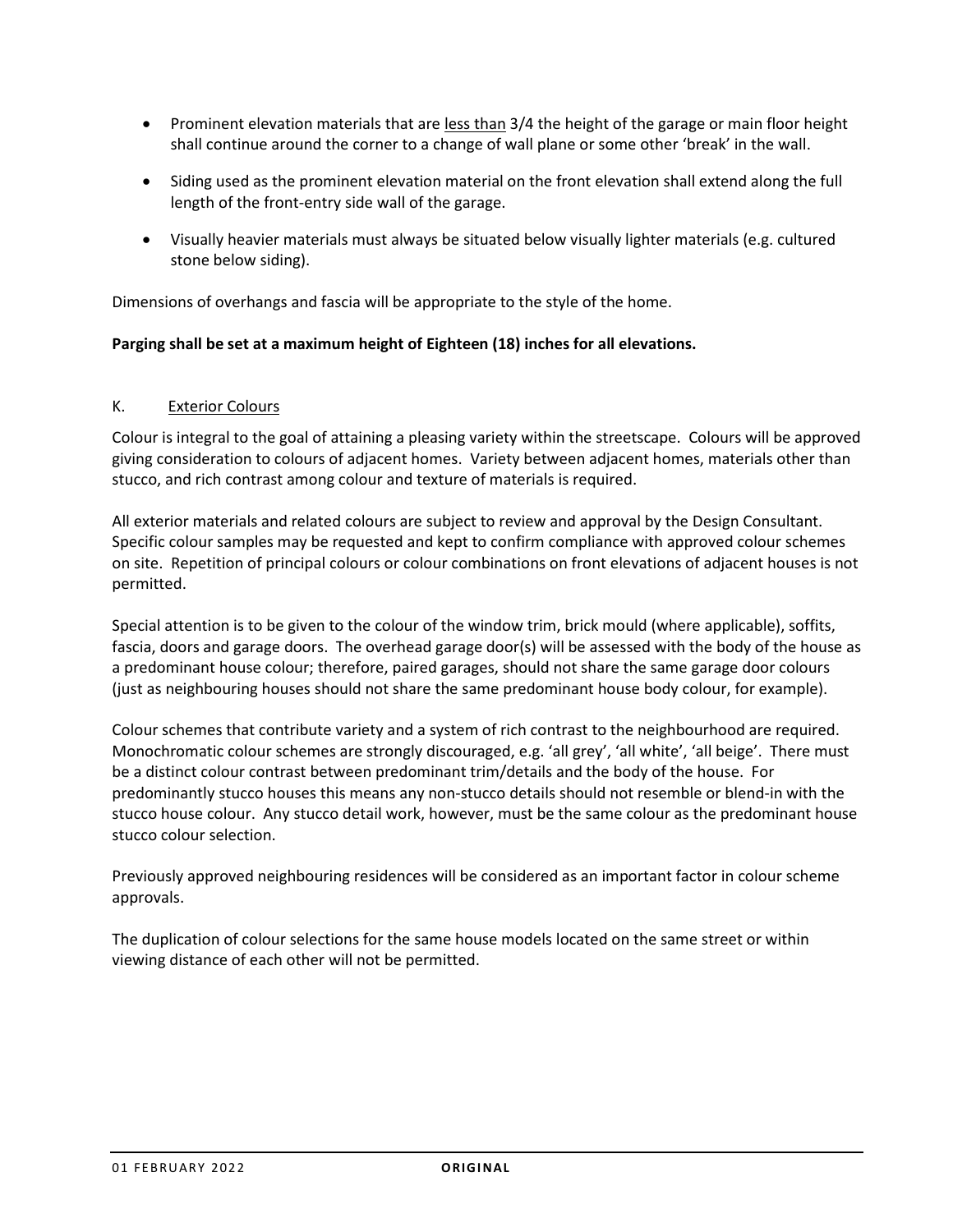# L. Roofs

All roof structures are to utilize slope and roof overhangs consistent with the architectural style of the home. For example, long roof overhangs – minimum of 2ft - are generally anticipated on low slope-roofed houses.

### M. Driveways

Not more than one (1) driveway shall be constructed for each dwelling unit and the driveway shall not have more than one (1) access to the front street. The location of the approach for each lot is shown on the corresponding marketing plan.

Side entry/recessed garages are permitted provided the driveway approach is located as shown on the marketing plan for the area.*Please ensure potential homeowners are aware of the possibility of unpaired garages.*

Driveway width must meet the RM of MacDonald private approach bylaw.

All approaches shall be surfaced with concrete, asphalt or interlocking paving stone as per the Rural Municipality of Macdonald regulations. Full driveway and approach to be completed within 18 months of issuance of building permit.

#### N. Lot Grading

All grading operations shall be designed to drain all surface water in conformity with the municipally approved Grading Plan either to the rear lot line or to the street within the lot boundaries. Builders must thoroughly review the grading plan for their own and adjacent lots in order to achieve appropriate drainage patterns and avoid the use of retaining structures. Should retaining structures be required, the cost must be borne by the first builder affecting grades adjacent to the property line in such a way as to necessitate a retaining wall. All retaining wall structures must be approved by the Developer.

Please refer to the most current version of the *Oak Bluff West Lot Grade Procedure* (provided by the Developer) for lot grade fees and individual lot grading submission requirements.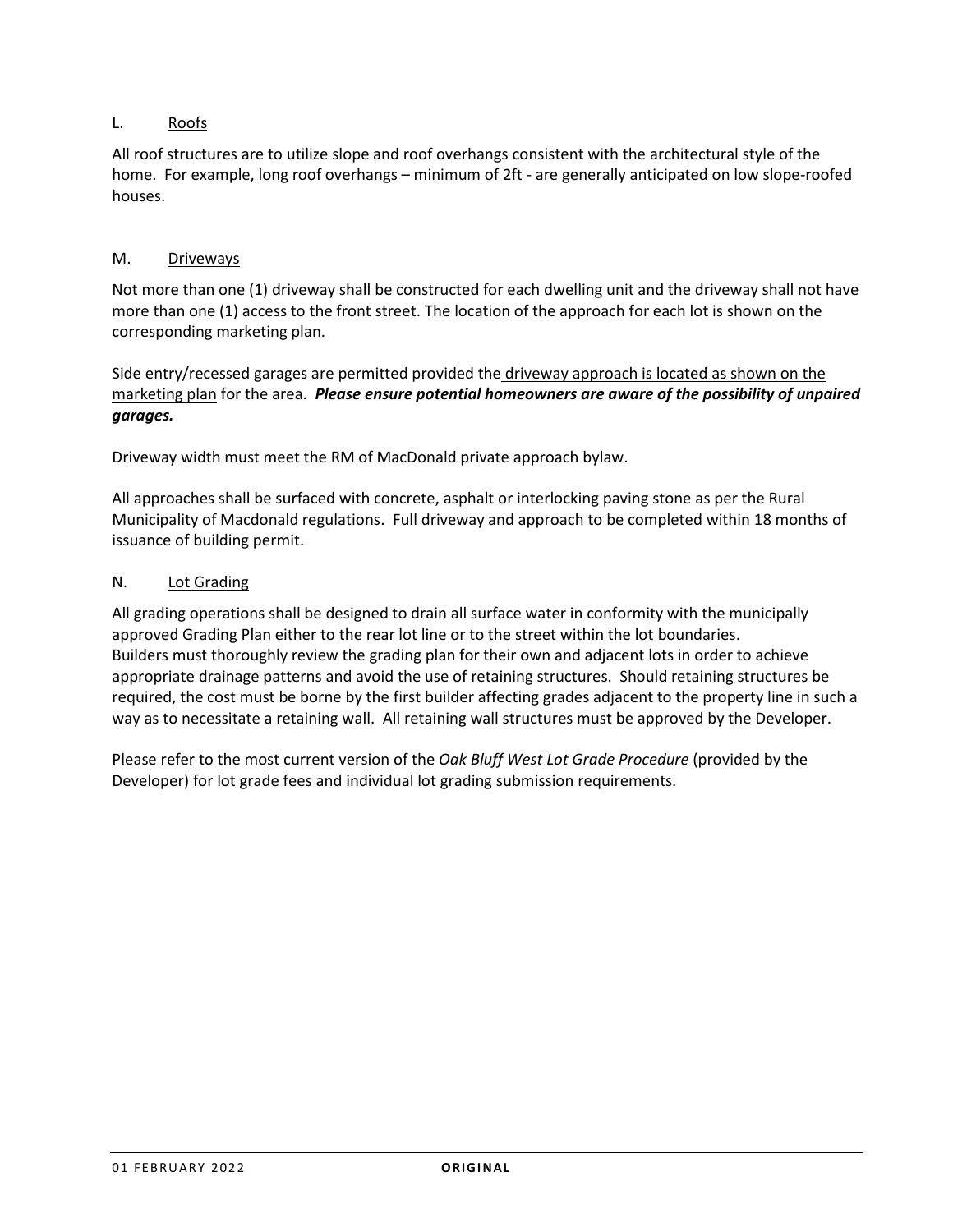# **III. FENCING AND LANDSCAPE ARCHITECTURE**

#### A. Developer Installed Fencing

All Developer installed fencing within the subdivision will be coordinated with respect to design, materials and finishes. Please refer to the respective marketing plans for location, type and size of fencing installed by the Developer.

As per the Marketing Plan(s):

- *Chain-link Fence Design* specified along the rear property line of lots backing on to a public reserve will be Black vinyl coated chain-link fencing of a maximum height of Five (5) feet.
- *Solid Fence Design* specified along the rear property lines will be solid wood fencing of a maximum height of Six (6) feet. Flankage fencing will drop down to 4ft high at the front of the house.

Homeowners are required to maintain the fence as installed by the Developer.

#### B. Homeowner Installed Fencing

- Fencing is permitted in the rear yard and is to be constructed at the owner's expense.
- Additional privacy on all lots can be achieved by planting trees and hedges.

#### C. Flankage/Corner Lot Fencing

Homeowners who wish to install a solid wood fence along their side yard property line adjacent to side streets, will be permitted to do so provided it is not designated a developer installed fence.

For any *Open* or *Chain-link fencing* installed by the Developer or the homeowner, artificial visual screening or out-buildings may not be placed within **Ten (10) feet** of any rear or side yard fencing. This includes specifically any attachments typical to an open fence, especially privacy slats of any kind. Only vines, shrubs, trees or other similar natural horticultural elements are permitted.

#### D. Plant Materials and Landscaping

Minimum landscaping requirements will include **front yard sod,** together with plantings within the front yard. Front yard landscaping to be completed within one year of completion of house construction. **Decorative Stone is not permitted within the boulevard.** 

The Developer shall install minimum one (1) tree per lot within one (1) year of house completion. The tree is to be located within private property approximately 5 feet (1.52 m) from the front property line opposite the drive side of the lot, and to be maintained by the homeowner.

All swimming pools, decks, patios must be located in the rear or side yard portion of each lot and must be screened from public view from street side.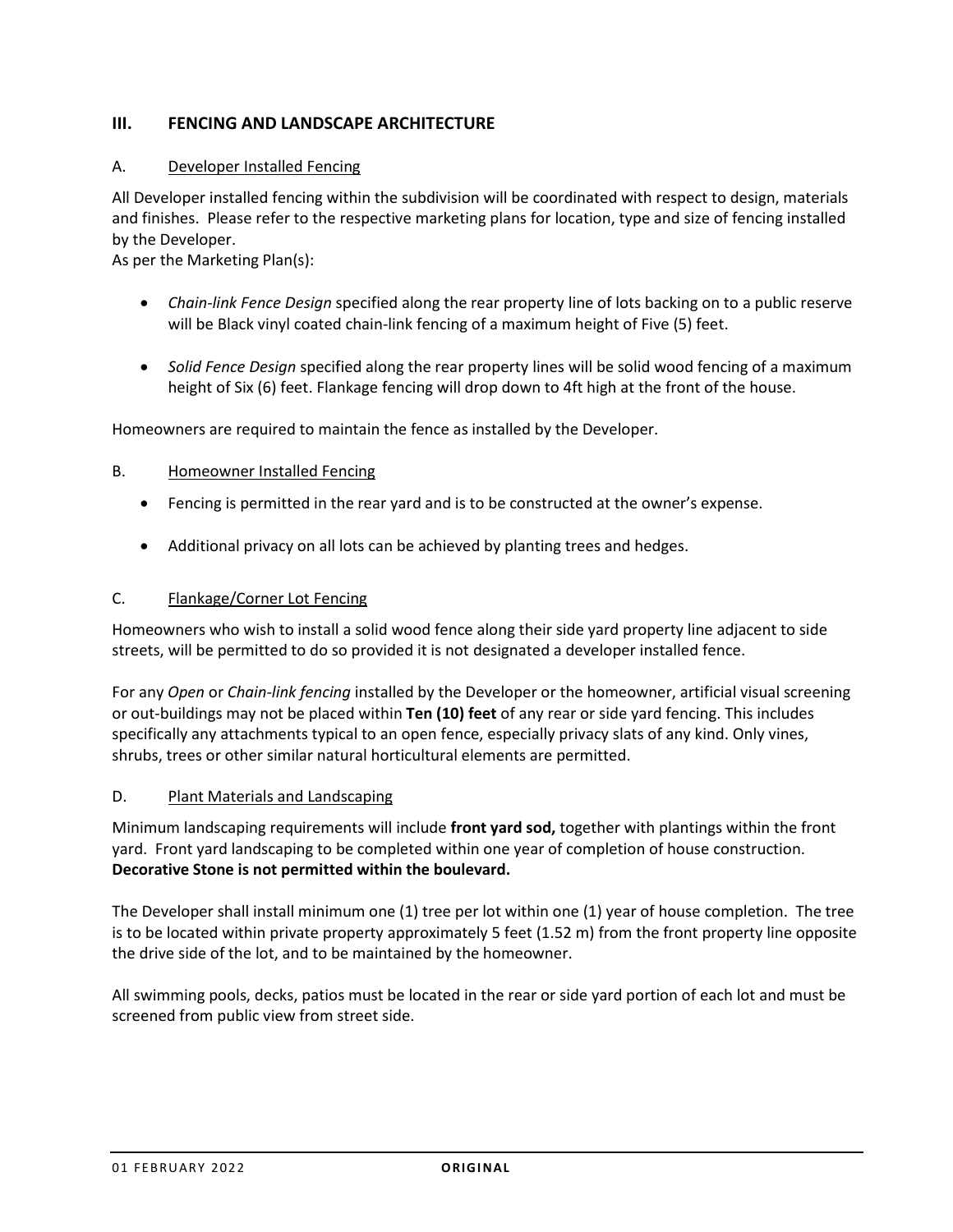# **IV. MISCELLANEOUS RESTRICTIONS**

# A. Recreational Vehicles

Recreational vehicles, trailers, boats, and commercial vehicles cannot be permanently parked or stored in the front yard or driveway of any property between the building line and the curb.

No motor vehicle other than passenger vehicles shall be parked upon the lands unless concealed in a wholly enclosed garage excepting seasonal parking of one recreation vehicle. The words "passenger vehicles" and "parked" shall have the meaning ascribed to them by The Highway Traffic Act.

#### B. Accessory Buildings and Structures

Free-standing garden/utility sheds, gazebos and the like, if constructed, must be located only in the rear area of the lot and must be consistent with the exterior materials and colour schemes for the principal residence. On flanking lots accessory structures must be located along the interior property line away from the street.

Accessory buildings and structures may not be placed within **Ten (10) feet** of any rear or side yard open design or chain-link fencing installed by the Developer or the homeowner.

Maximum size of all accessory buildings and structures permitted is **150 square feet**, as per the Development Agreement.

Prefabricated metal/vinyl construction pre-packages are not permitted.

#### C. Developer Liability

Nothing herein contained shall be construed or implied as imposing on the Developer any liability in the event of noncompliance with or non-fulfilment of any of the covenants, conditions, or stipulations herein contained, or contained in any conveyance or other agreement pertaining to any of the lots.

Nothing contained in the Miscellaneous Restrictions shall be construed as imposing any liability upon the Developer or the owner for damage resulting from structural defects in any structure erected on any lot with approval nor any responsibility in connection with the site selected for any structure by any owner nor for the determination of lot boundaries.

Neither the Builder or the Developer, nor any of their respective agents, servants and employees shall be liable for any or all loss, costs, liabilities, claims, damages or injury to any person arising out of:

(a) The approval or deemed approval of any building plans, or

(b) A failure to enforce any of the provisions herein contained; and whether caused by the negligence or wilful act of the Builder, Developer or any of their respective agents, servants or employees or otherwise (herein collectively called the "Liabilities"). Each of the owners of the lots from time to time hereby releases jointly and severally the Builder, Developer, and each of their respective agents, servants and employees, in respect to the Liabilities.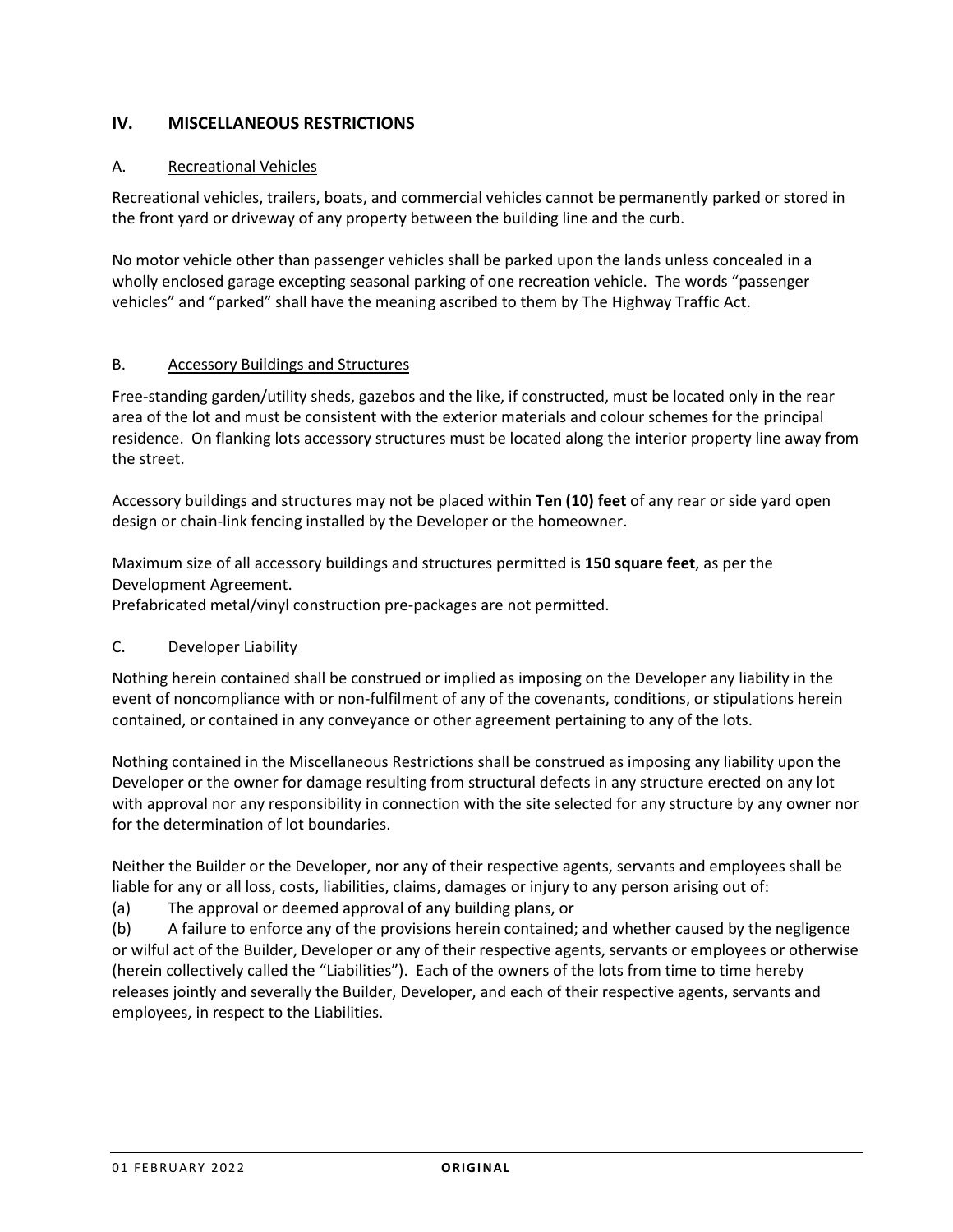# **V. RESTRICTIONS DURING CONSTRUCTION**

# A. Appearance during Construction

All building sites are to be kept safe and orderly during construction. All garbage is to be stored out of sight or disposed of in garbage dumpsters or other acceptable enclosures.

Exterior work/construction is permitted only during the hours permitted by the Rural Municipality of Macdonald.

# B. Signage

The builder/owner must obtain the Developer's full written approval and permission prior to installing any signs on or about the property for directional or promotional purposes.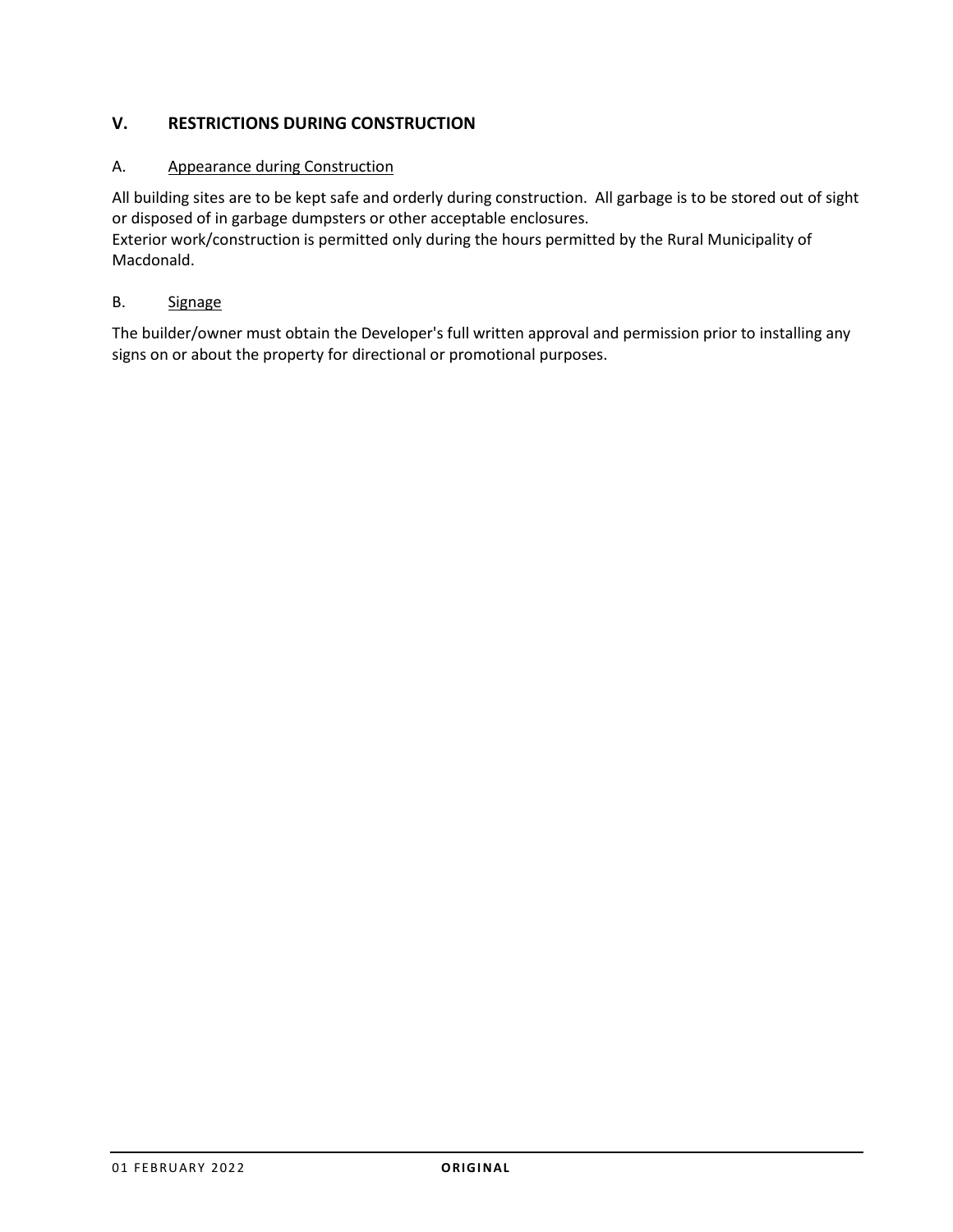# **VI. PLAN APPROVAL PROCESS**

The preferred submission format is a single .pdf submission through the LotWorks website: http://qualicowpg.lotworks.ca with all drawings formatted to a scale of 1:200.

The drawing set should include both the site plan and all four elevations in a single .pdf. The developer will venture to provide a response (not necessarily an approval) to submissions within one week of the submission.

The site plans shall show house location, house outline with dimensions, driveway location, any Developer fencing to be installed, grading information and any easements as shown in the marketing plans. It shall indicate the site with both civic and legal addresses.

As new designs are being developed, builders are urged to consult with the developer at the earliest conceptual stage. The developer reserves the right to refuse any plan which lacks attention to the design guidelines stated herein. The developer's decision on any approval matters will be final.

The Developer reserves the right to accept non-conforming plans where, in its discretion, the intent of the guidelines has been achieved and it will not detract from the quality within the development

**Please note: the site plan and all house drawings, including stamped engineered drawings, must match, i.e. the house drawings must not be reversed or 'mirrored' from the house footprint shown on the submitted site plan. The Rural Municipality of Macdonald will not accept permit application packages that show a site plan house footprint that does not match the orientation of the house drawings.**

If the Rural Municipality of Macdonald requires a change in house siting, re-orientation of house or any other changes in siting, the plans must be resubmitted to the Developer for approval.

#### Permit Application

No person shall make a building permit application for or commence construction of any single family dwelling upon any lot until:

- (a) The person has submitted to the Developer complete house plans and specifications as required by these guidelines and received a conditional or full approval.
- (b) The Developer has provided acceptance of the above noted approved house plans and specifications to the Rural Municipality of Macdonald.\*
- \* The Developer will submit the conditional or full approval to the R.M. of Macdonald

The Rural Municipality of Macdonald may not proceed with processing of building permit applications until final acceptance from the Developer has been received.

Please allow five (5) to ten (10) business days for processing of permit applications submitted to the Rural Municipality of Macdonald.